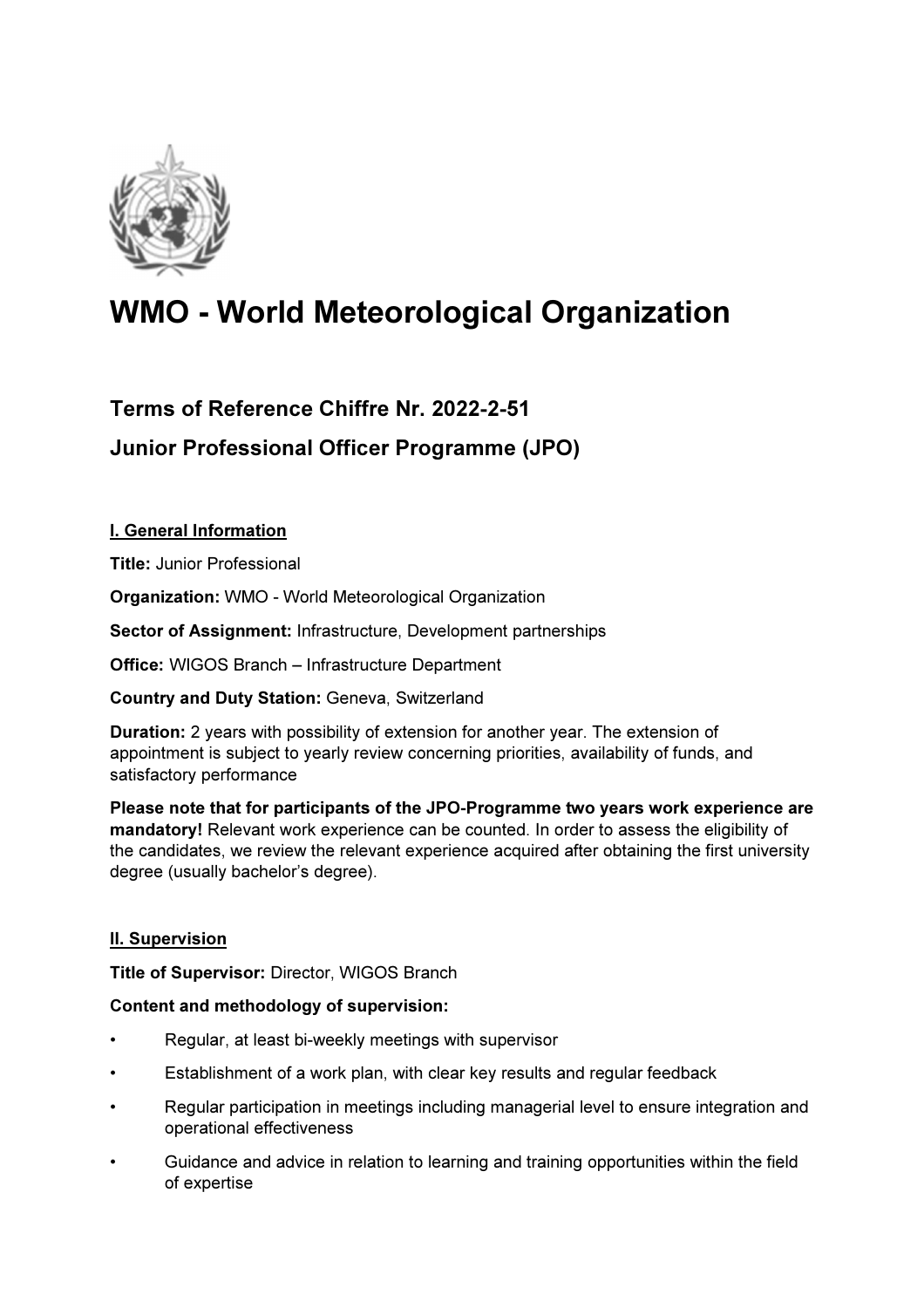• Opportunities for engagement in activities with partners at senior level with strong learning and development components, with feedback and follow-up to enable development of new skills

#### III. Duties, Responsibilities and Output Expectations

The JPO will be appointed as Junior Professional Officer in the WIGOS Branch of the Infrastructure Department, of the WMO Secretariat. Your official duty station will be Geneva and your duties will be as follows.

Under the supervision of the Director of the WIGOS Branch, you will undertake the following duties:

- Contribute to the implementation of the Global Basic Observing Network (GBON), in particular those aspects linked to the establishment of the Systematic Observations Financing Facility (SOFF). The SOFF is a new climate finance flagship initiative established to provide technical and financial support for the implementation and operation of GBON in developing countries (initially SIDS and LDCSs). SOFF is supported by the major multilateral development and climate finance partners of the Alliance for Hydromet Development (including Green Climate Fund, Global Environment Facility, World Bank, Asian Development Bank, UNDP, UNEP)
- The preparation for GBON implementation will include :
	- o Categorization of the observing networks of individual WMO Members: Standard network, High density network or Marine network
	- o Establishment of GBON compliance criteria (number of active observing stations, number observations actually delivered), both for surface and upper air observations
	- o Updating WMO technical observation station inventories and data monitoring systems to accommodate GBON
	- o Specification of procedures and modalities for annual GBON compliance reporting
- Development of specific reporting quantities and mechanisms for SOFF (to be developed in collaboration with SOFF Secretariat and SOFF Steering Committee)
- Supporting the WIGOS Branch and the SOFF Secretariat in organizing meetings GBON and SOFF-related workshops and other events for WMO Members and other constituencies
- Contributing to GBON and SOFF-related communication efforts
- Carry out other relevant duties, as required

#### IV. Qualifications and Experience

Education: Master's degree in meteorology, climate science, hydrology or a related discipline.

Work experience: a minimum of 2 years of professional experience in a domain related to the scientific or applied fields defined above.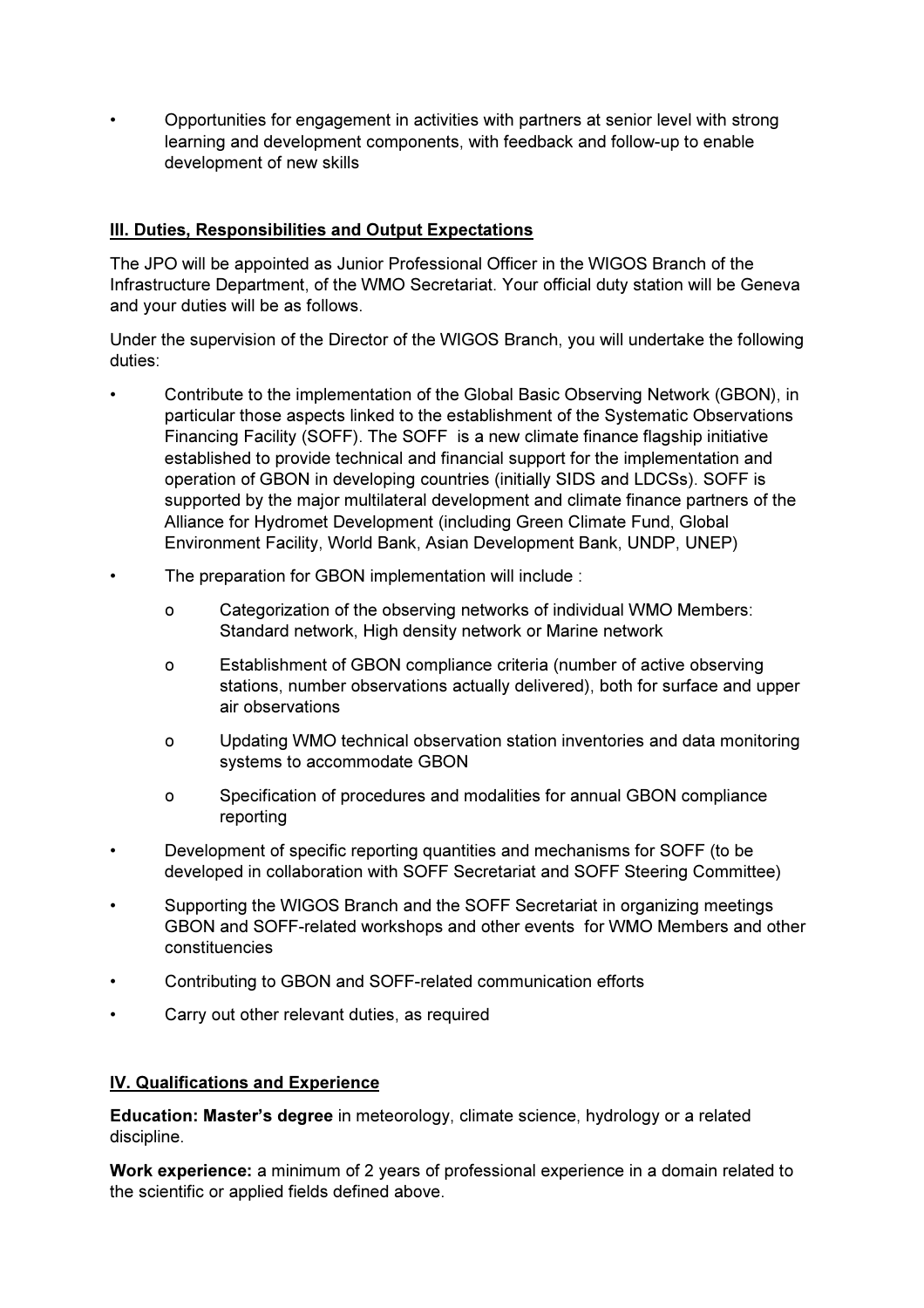Languages: Ability to effectively and efficiently work with Microsoft Office applications. Good communication skills. Ability to work efficiently in a multicultural environment.

Other skills: Experience with climate finance and working with development and climate finance institutions, incl. Multilateral Development Banks and climate funds is desired. Experience drafting reports/documents/correspondence, good communication skills, ability to work in a multicultural environment. Experience with data and information processing, visualization and presentation, e.g. InDesign, Illustrator, web development, would be an asset.

## V. Background Information

The World Meteorological Organization (WMO)

is a specialized agency of the United Nations (UN) with 191 Member States and Territories. It is the UN system's authoritative voice on the state and behavior of the Earth's atmosphere, its interaction with the land and oceans, the weather and climate it produces and the resulting distribution of water resources.

The mission of WMO is to:

- Facilitate worldwide cooperation in the establishment of networks of stations for the making of meteorological observations as well as hydrological and other geophysical observations related to meteorology, and to promote the establishment and maintenance of centres charged with the provision of meteorological and related services
- Promote the establishment and maintenance of systems for the rapid exchange of meteorological and related information
- Promote standardization of meteorological and related observations and to ensure the uniform publication of observations and statistics
- Further the application of meteorology to aviation, shipping, water problems, agriculture and other human activities
- Promote activities in operational hydrology and to further close cooperation between Meteorological and Hydrological Services
- Encourage research and training in meteorology and, as appropriate, in related fields, and to assist in coordinating the international aspects of such research and training

#### Sector of Assignment:

WMO Infrastructure Department – supporting the Systematic Observations Financing Facility

The goal of the Systematic Observations Financing Facility (SOFF) is to strengthen local and global resilient development and climate adaptation through improved observing systems leading to better weather forecasts and climate services.

Basic weather observations underpin weather forecasts, early warning systems, and climate information locally and globally. There are currently great gaps in weather observations, especially in Least Developed Countries (LDCs) and Small Island Developing States (SIDS). Investments to substantially increase these observations will bring significant local and global benefits, with an estimated cost-benefit ratio of 1:26.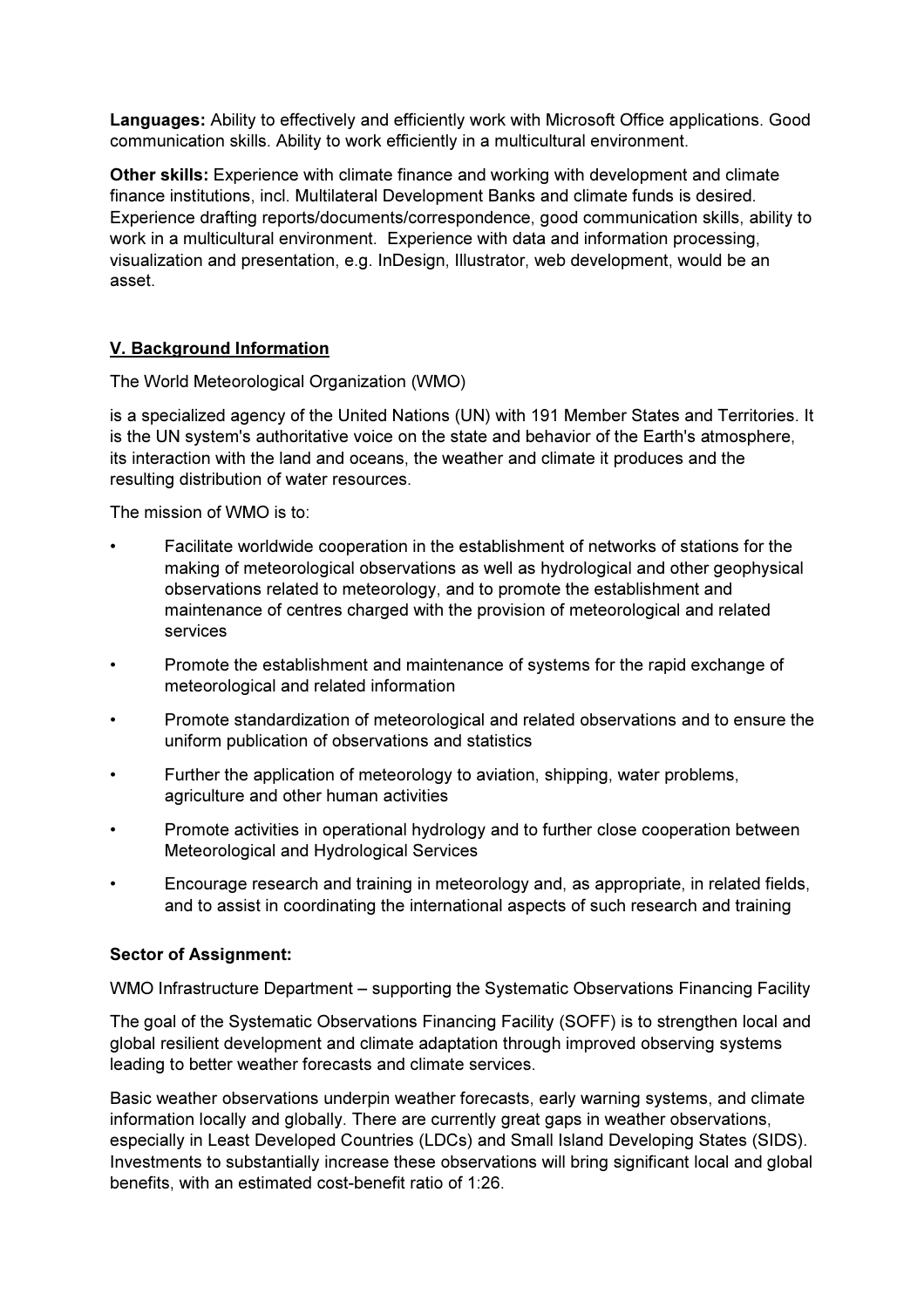In 2019, the World Meteorological Congress and its 193 member countries and territories agreed to establish the Global Basic Observing Network (GBON). For the first time, GBON sets out a clear obligation for all World Meteorological Organization (WMO) Members to acquire and internationally exchange the most essential surface-based observational weather data. However, many countries will need substantial investments and strengthened capacity to achieve and maintain compliance with the GBON requirements.

SOFF will support countries to meet their GBON commitments to generate and exchange basic observational weather data, with a focus on LDCs and SIDS. It will also enable these countries to access improved weather forecasts and climate analysis products. These improved forecasts are critical for managing extreme weather events and will benefit all sectors, especially those that rely heavily on weather data, such as agriculture, renewable energy and insurance. In the climate space, improved forecasts will help countries understand the adaptation challenges they will face and to prepare and respond accordingly with proactive, preventive and systematic adaptation action, including better risk management and anticipatory action. In addition to these local and regional benefits, better data from LDCs and SIDS will improve the quality of forecasts globally, especially medium to long-range forecasts, with benefits for all countries, in all sectors.

SOFF will provide technical and financial assistance in new ways – applying internationally agreed metrics to guide investments based on the requirements of the GBON, using data exchange as a measure of success, and creating local benefits while delivering on a global public good.

SOFF is spearheaded by the WMO in collaboration with a wide range of international and national organisations, including the Alliance for Hydromet Development of 13 leading multilateral organizations. The creation of SOFF is a commitment and priority action of the Alliance.

#### UN competencies:

Professionalism: Conceptual analytical and evaluative skills to conduct independent research and analysis on environment and climate issues, particularly as they relate to business. Shows pride in work and in achievements; is conscientious and efficient in meeting commitments, observing deadlines and achieving results; is motivated by professional rather than personal concerns; Shows persistence when faced with difficult problems or challenges; Remains calm in stressful situations.

Communication: Speaks and writes clearly and effectively; listens to others, correctly interprets messages from others and responds appropriately; asks questions to clarify and exhibits interest in having two-way communication; tailors language, tone, style and format to match audience; demonstrates openness in sharing information and keeping people informed.

Teamwork: Works collaboratively with colleagues to achieve organizational goals; solicits input by genuinely valuing others' ideas and expertise; is willing to learn from others; places team agenda before personal agenda; supports and acts in accordance with final group decision, even when such decisions may not entirely reflect own position; shares credit for team accomplishments and accepts joint responsibility for team shortcomings.